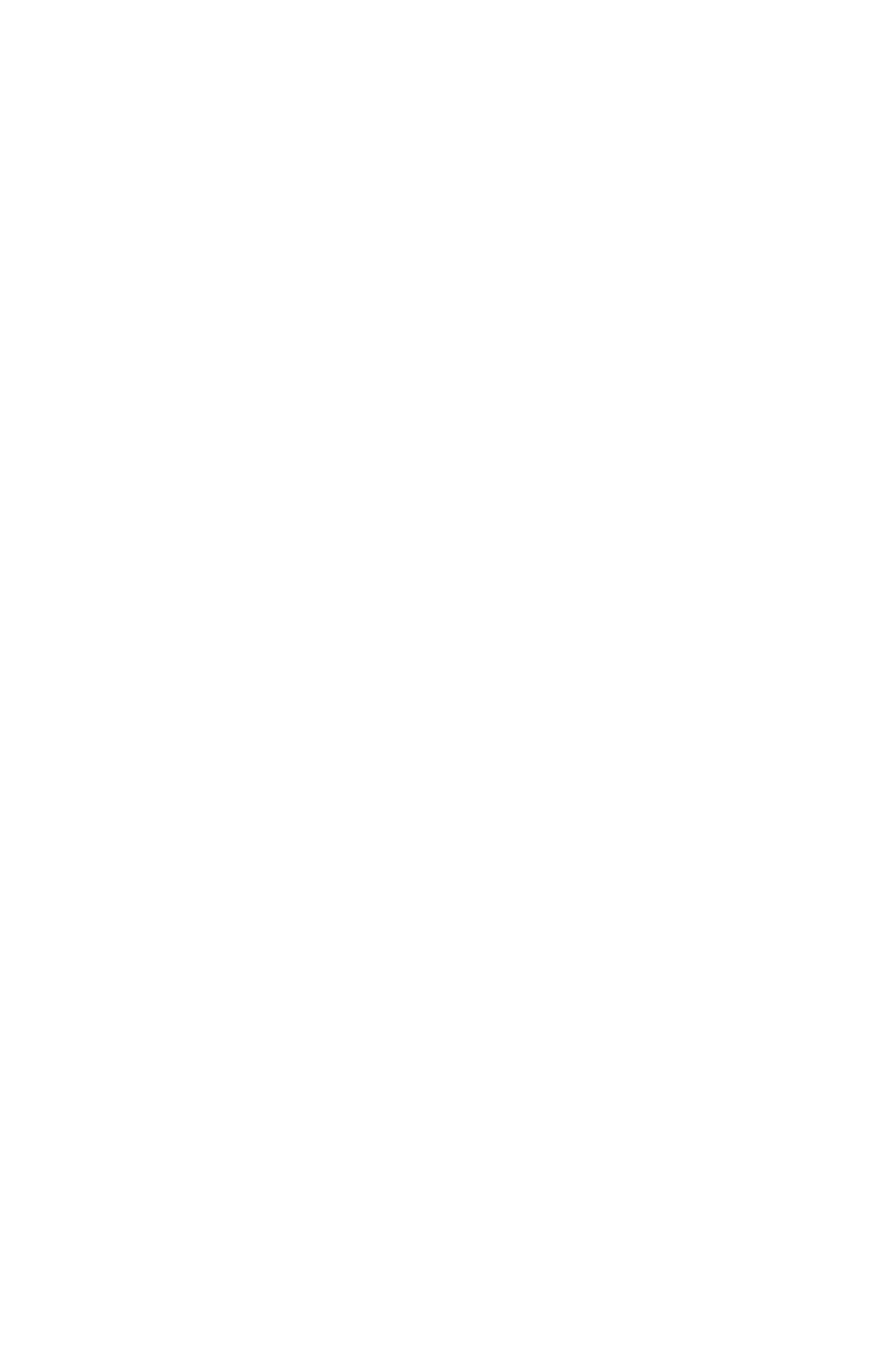#### FCC STATEMENT

This device complies with Part 15 of the FCC Rules. Operation is subject to the following two conditions: (1) this device may not cause harmful interference, and (2) this device must accept any interference received, including interference that may cause undesired operation.

*Warning*: Changes or modifications to this unit not expressly approved by the party responsible for compliance could void the user's authority to operate the equipment.

*NOTE:* This equipment has been tested and found to comply with the limits of a Class B digital device, pursuant to Part 15 of the FCC Rules. These limits are designed to provide reasonable protection against harmful interference in a residential installation. This equipment generates, uses, and can radiate radio frequency energy and, if not installed and used in accordance with the instructions, may cause harmful interference to radio communications. However, there is no guarantee that interference will not occur in a particular installation. If this equipment does cause harmful interference to radio or television reception, which can be determined by turning the equipment off and on, the user is encouraged to try and correct the interference.

#### INDUSTRY CANADA STATEMENT

Per RSS-Gen, Section 8.4 This device complies with Industry Canada license-exempt RSS standard(s). Operation is subject to the following two conditions: (1) this device may not cause interference, and (2) this device must accept any interference, including interference that may cause undesired operation of the device.

Par RSS - Gen, Section 8.4 Cet appareil est conforme à Industrie Canada exempts de licence standards RSS. Le fonctionnement est soumis aux deux conditions suivantes : (1 ) ce dispositif ne peut pas provoquer d'interférences et ( 2) cet appareil doit accepter toute interférence , y compris les interférences qui peuvent causer un mauvais fonctionnement de l'appareil.

#### REGULATORY COMPLIANCE

The PreView Sentry® is compliant with the following countries/regions and their regulations as of the published date of this manual. The sensor may be compliant in other countries/regions. Please check your local regulations.

- United States FCC- Part 15.249
	- o **FCCID: OXZWZPV2009**
- Canada RSS-210 Radio Standards Specification o IC ID- 20379-PREVIEW24
- **European Union** ETSI EN300 440-1 Electromagnetic Compatibility and Radio Spectrum Matters (ERM)
- Australia/New Zealand AS/NZ 4268 Radio Equipment and Services Short Range Devices

#### PATENTS:

7088284 and 7215278.

This document may be amended, corrected, and enhanced in keeping with the sensor development progress. The most recent version can be found at www.preco.com

#### **TRADEMARKS**

The names of actual companies and products mentioned herein may be the trademarks of their respective owners. Any rights not expressly granted herein are reserved.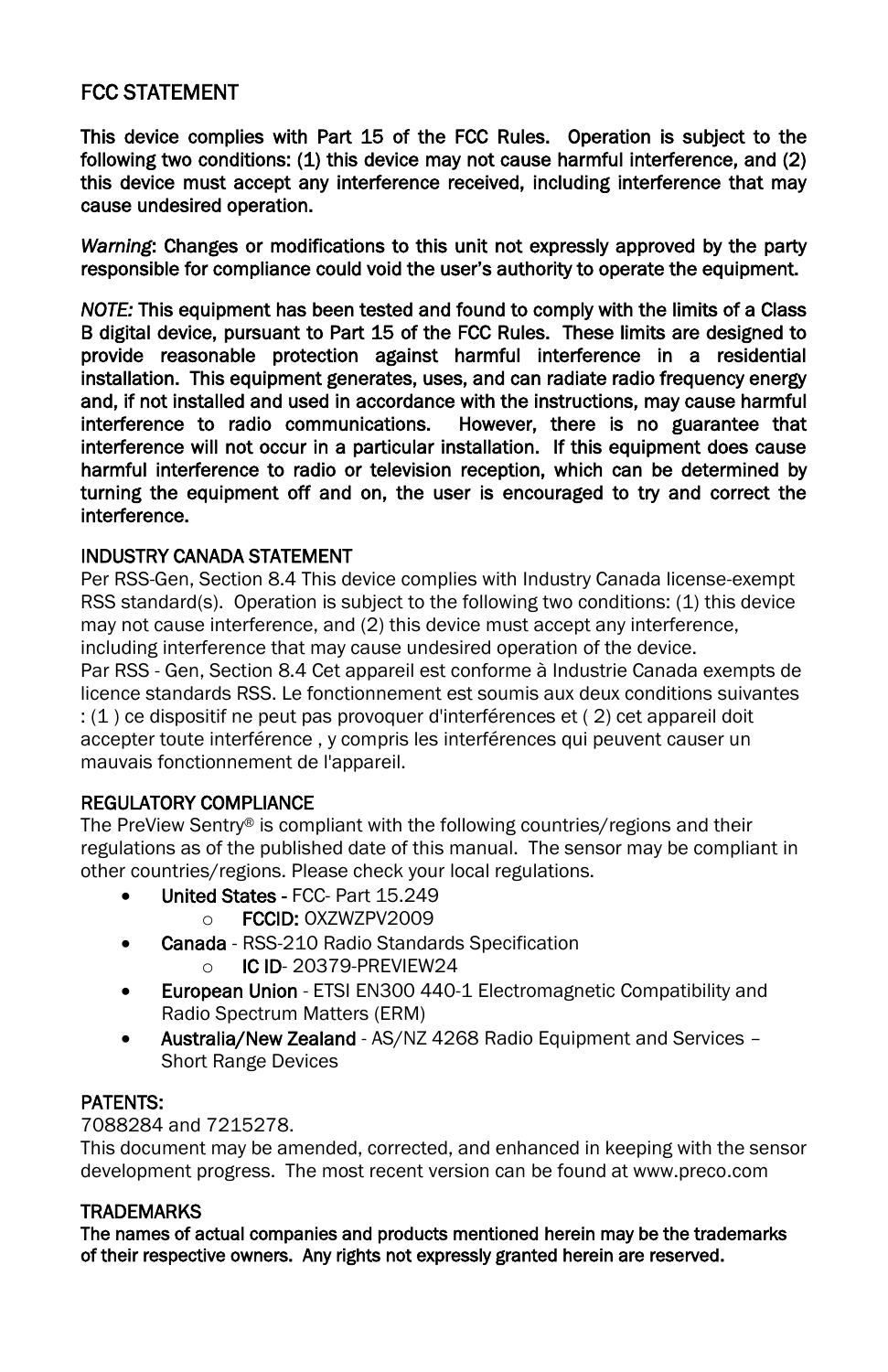# **Contents**

**Contact Information:** Customer Service - +1.866.977.7326 Technical Support - +1.844.787.2327 www.preco.com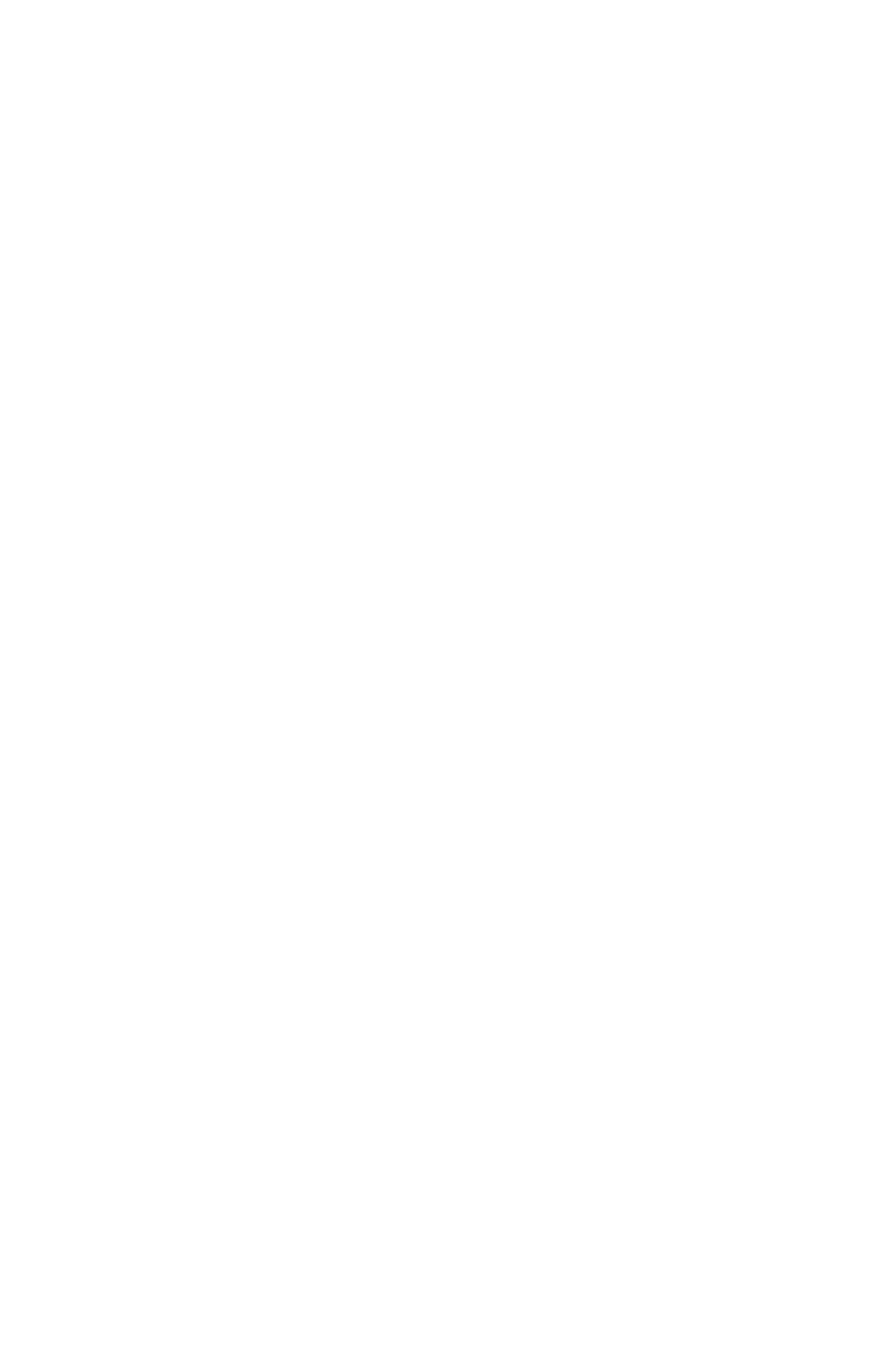# <span id="page-6-0"></span>Product Description

The PreView Sentry® is a Frequency Modulated Continuous Waveform radar object detection system designed to alert equipment (vehicle, truck, machine) operators to the presence of obstacles. The sensor detects both moving and stationary objects in a pre-defined coverage area and can report the distance of the closest object via visual range indicators (display) and an audible signal (display or buzzer) to the equipment operator.



#### Figure 1. PreView Sentry® Radar Sensor

<span id="page-6-2"></span>Although the PreView® sensor performs well in harsh environments (high temperature, fog, rain, snow, etc.) it is still recommended that the sensor face be cleaned periodically as you would your equipment lights. The sensor is sealed to meet IP69K, withstands high vibration and shock levels, and is virtually maintenance free.

# <span id="page-6-1"></span>Sensor Description

The PreView Sentry® is a small, rugged, short/medium range radar sensor designed by PRECO Electronics® for use in heavy duty applications, such as trucks/busses, construction, mining, waste, utilities, and other applications requiring a robust, high-performance radar. This frequency band is legal throughout most of the world, but check with PRECO Electronics® or your country's regulations before purchasing.

The sensor transmits and receives low power 24 GHz radar signals. It then processes the returned signals to determine if an object has reflected any energy back to the sensor and reports this to the operator display. The sensor is designed to process and report detections within 240 milliseconds (ms) allowing the operator to quickly respond to any object within the detection zone. All connections to the equipment are accomplished at the sensor. Power is typically obtained from the equipment reverse lights.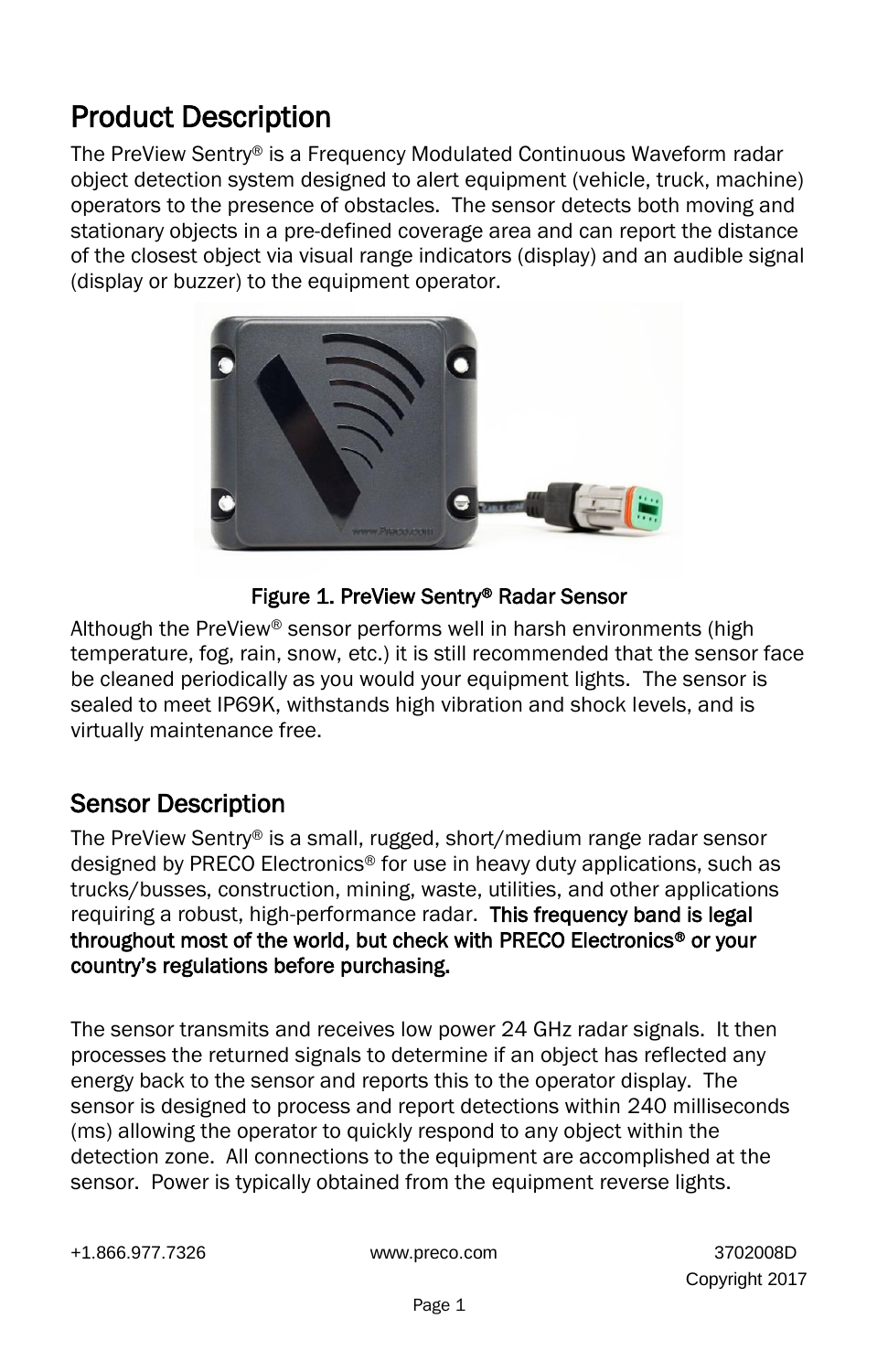Using a FMCW, the Sentry® measures radial range, speed and angle, reflectivity, and other parameters of multiple stationary and moving targets simultaneously. This radar sensor has a wide horizontal field of view up to  $+/-$ 75° (150°), providing coverage flexibility to be a solution for virtually any application. [Figure 2](#page-7-0) illustrates an example of the Sentry® sensor's adjustable detection zone.



## Figure 2. Adjustable Detection Zone

<span id="page-7-0"></span>The Sentry® has multiple models with preconfigured detection zones: both range and width. Note: the www[.preco.com](http://www.previewradar.com/) website contains the most current data on radar sensor models.

Sentry® ST87 Series radar sensors include an 8-pin Deutsch connector pigtail as shown in [Figure 1.](#page-6-2) The Sentry® ST82 Series radar sensors use an 8-pin Conxall connector on the back of the radar.

The Sentry® model numbering system is as follows:

Model ST8XYYZ, where:

- X defines the connector type 7 is for Deutsch and 2 is for Conxall
- YY defines the sensor's detection range in meters (0 to 30)
- Z defines the detection width in meters

Example: Model ST87063 describes a sensor with a Deutsch connector, a 6 m (20') detection range and a 3 m (10') detection width.

Please contact PRECO Electronics® or refer to www.preco.com with your specific requirements.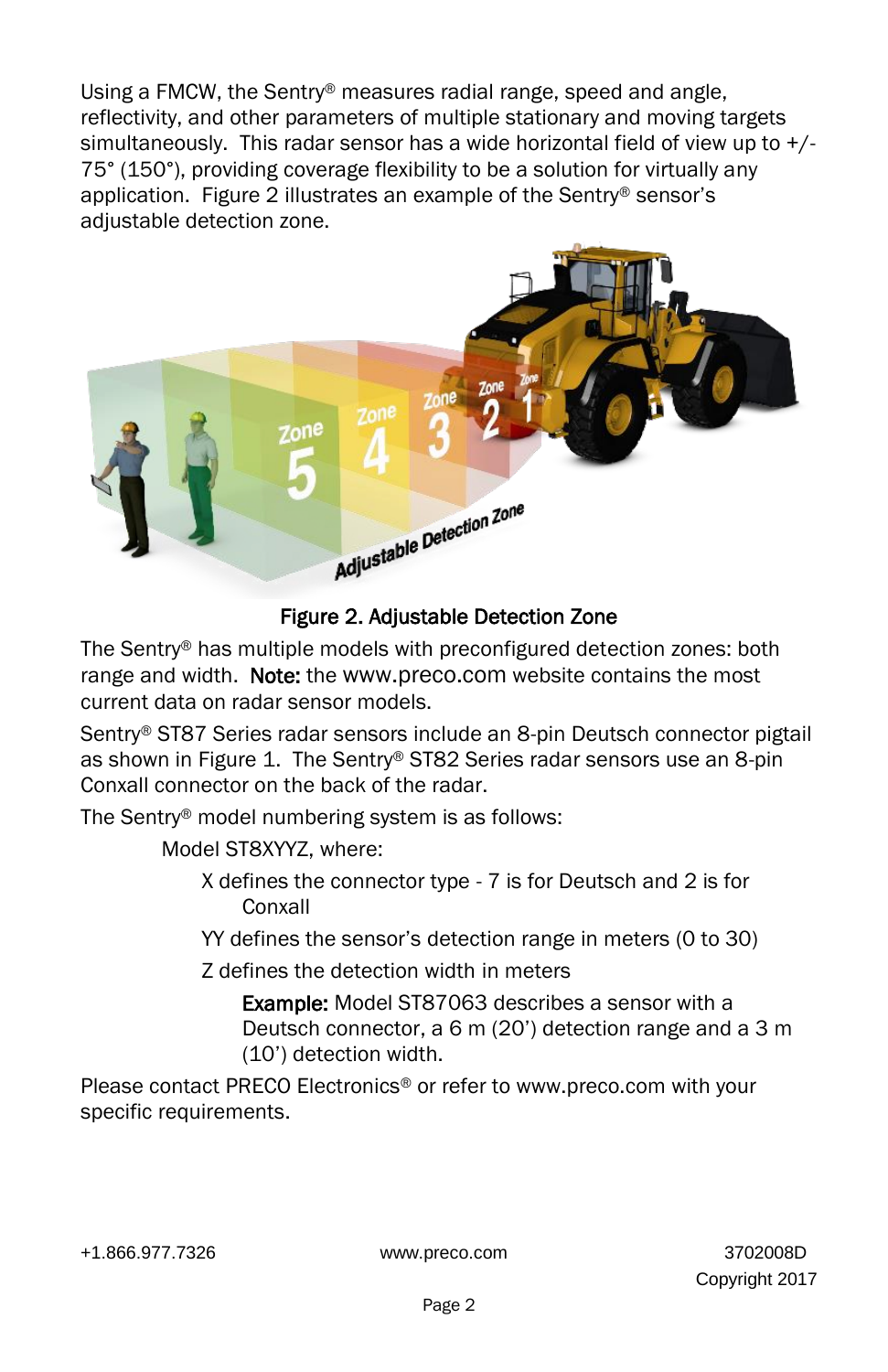[Figure 3](#page-8-1) illustrates a truck backing application with the radar detection zone set to a range of 6 m  $(20')$  and a width of 3 m  $(10')$ .



Figure 3. Detection Zone 6 m

<span id="page-8-1"></span>[Figure 4](#page-8-2) illustrates a mining haul truck backing application with the radar detection zone set to a range of 30 m (98') and a width of 10 m (32').



Figure 4. Detection Zone 30 m

<span id="page-8-2"></span>The sensor is active and starts reporting detections within 240 ms after power up.

The Sentry® performance is not affected by other PreView Sentry® or similar sensors operating in close proximity with each other.

# <span id="page-8-0"></span>Other Sensor Features

The Sentry® sensor has a continuous Built-In-Self-Test (BIST) that notifies the operator via the in-cab display of sensor failure within a fraction of a second. This test functions by monitoring the transmit and receive performance as well as other internal operations.

The Sentry® sensor can also determine if the face of the sensor is blocked with excessive ice, mud, or snow that is impeding proper operation. This blockage is then reported to the operator via the display.

The self-test and blockage detection features are important to a fail-safe operation.

+1.866.977.7326 www.preco.com 3702008D

Copyright 2017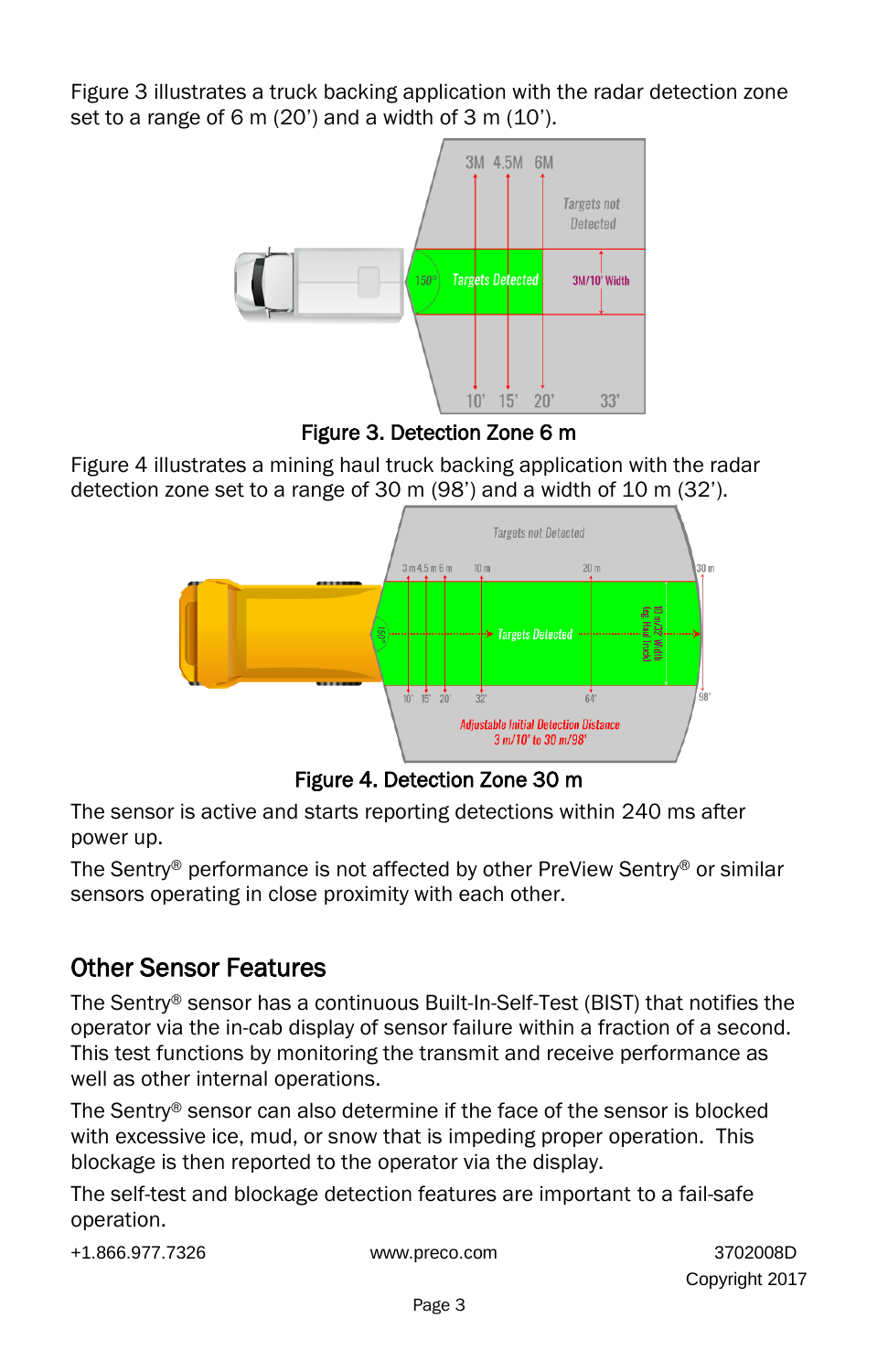# <span id="page-9-0"></span>Sensor Interfaces and Configuration

## **Communication**

The Sentry® communicates with the in-cab display using a CAN interface as specified in ISO 11898-2. The CAN bus operates at 250 KBits/second and is not terminated in the sensor.

Since CAN is a standard communication interface, the sensor can be connected to other CAN controllers, telematics interfaces, displays, etc. Contact PRECO Electronics® for further details.

## Alarm Output

The Sentry® provides an auxiliary output that becomes active whenever the Sentry<sup>®</sup> detects an object. This output can be used to activate an external backup alarm or other devices as desired. The output is switched from a high impedance state to ground when active and is protected against an overcurrent or electrical short condition. The maximum operating current is approximately 1 amp, including any inrush current.

#### Sensor Input

The PreView Sentry® ST87 (Deutsch connector) series radar sensor provides an auxiliary input that can be used to activate the alarm output, if configured. Contact PRECO Electronics® for more information.

#### Cable Connection

The Sentry® comes equipped with a Deutsch DT connector (ST87 series) pigtail harness terminated or a Conxall Connector (ST82 Series).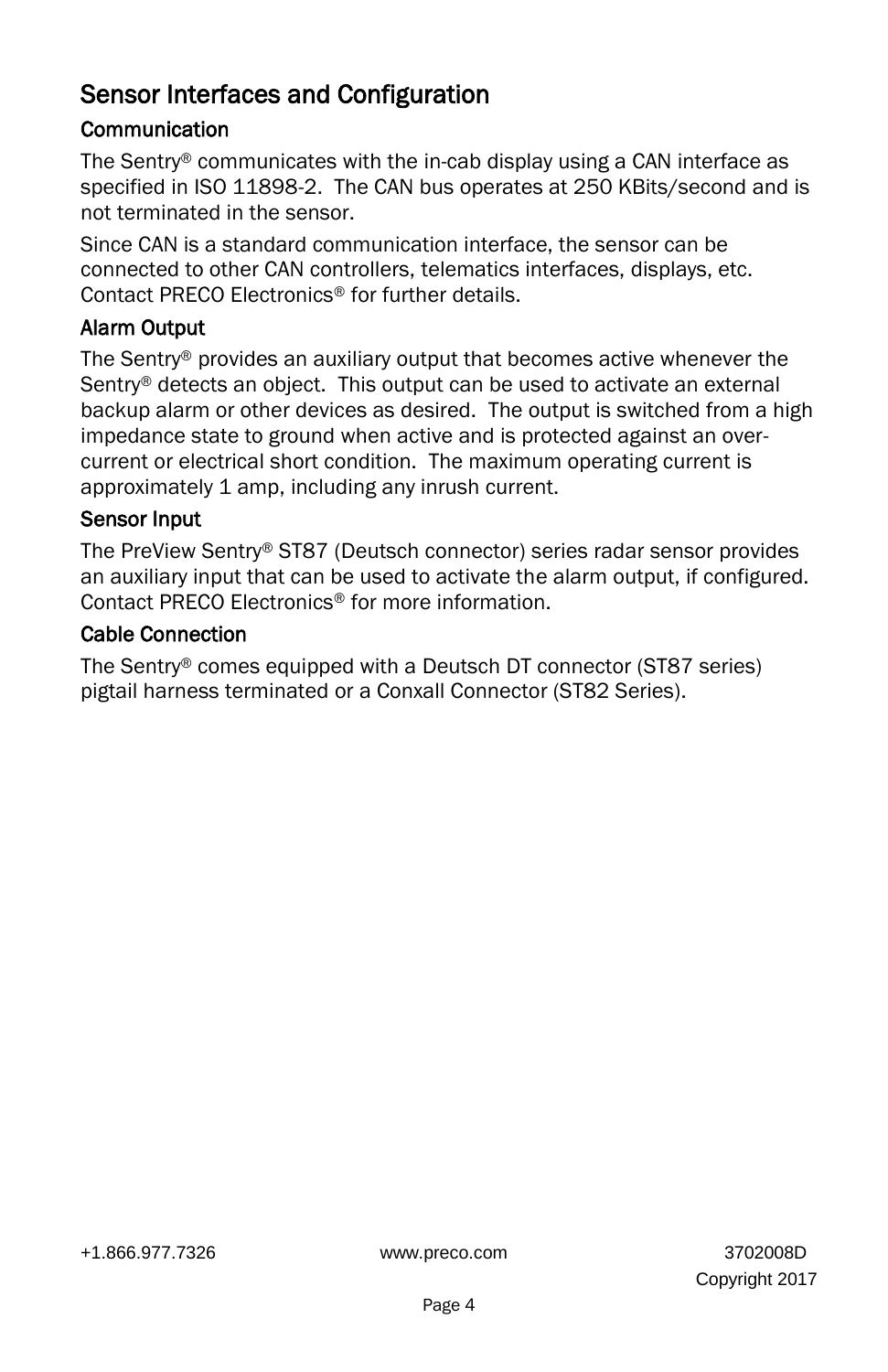# <span id="page-10-0"></span>Object Detection Capability

PreView® systems are blind spot collision warning systems designed to supplement other safety practices and/or devices. The equipment operator is always the first line of defense when safely operating equipment.

PreView® radar sensor can detect most objects within the detection zone. However, there are some instances where objects can go undetected. Obstacle size, shape, relative location, and composition are all factors determining if, when, and where an object is detected. PreView® sensors operate by transmitting low power electromagnetic energy. Any energy that strikes an object reflects a certain amount of this energy back to the PreView® radar sensor. If the returned energy is of sufficient magnitude, it is used to indicate object presence and determine the object's distance. While the Sentry® can resolve multiple objects, only the object closest to the equipment is reported to the operator display since it represents the most significant collision threat.

The amount of energy returned is based on a few factors:

Size – a larger object usually reflects more energy than a smaller object.

**Composition** – a metal object typically reflects more energy than a non-metallic object.

Scattering - a solid object reflects more energy than a non-solid object such as tree branches, gravel, bushes, etc.

Shape – complex shapes cause energy to be returned in a very nonuniform way. Very small variations or movement can change detection status.

Angle – an object flat side perpendicular to the sensor will reflect more energy than an object at an angle. See [Figure 5](#page-11-0) for an example of how angle can affect return energy.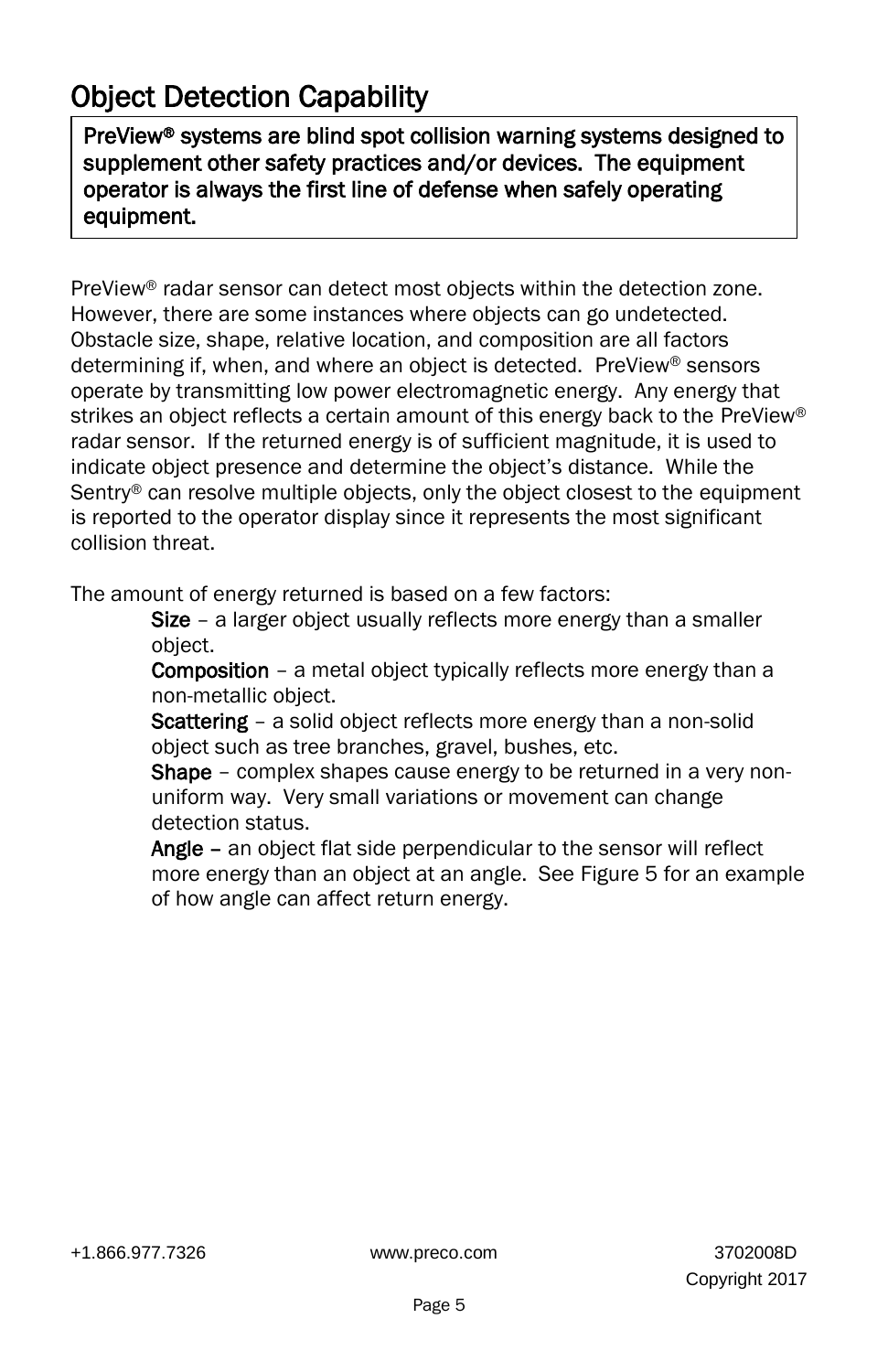

<span id="page-11-0"></span>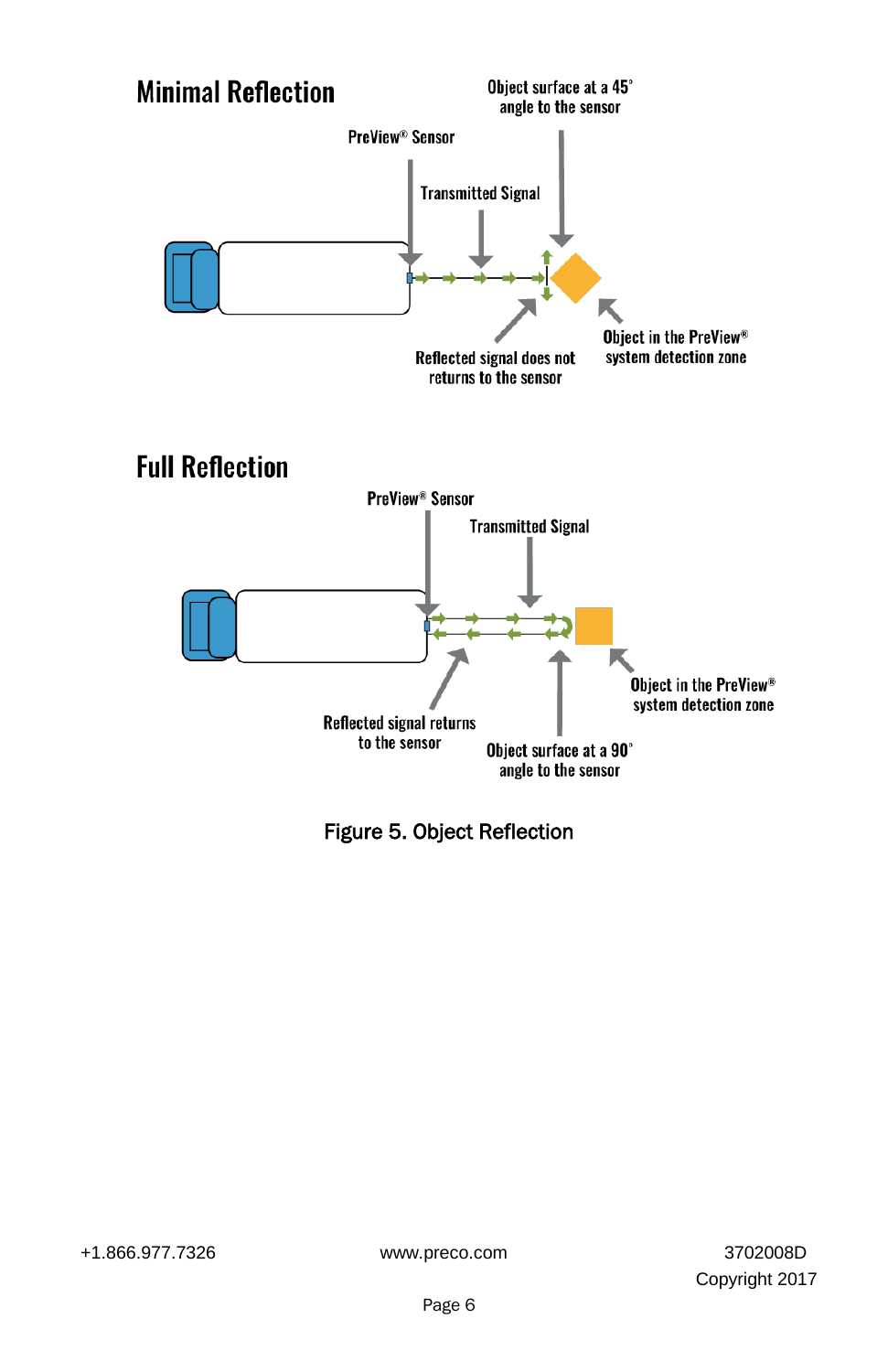# <span id="page-12-0"></span>Sensor Installation

# <span id="page-12-1"></span>Before you Start

Prior to installing the PreView® Object Detection System take time to familiarize yourself with all of the all documentation, theory of operation, and system components.

# <span id="page-12-2"></span>Sensor Location

The PreView® sensor mounting location is integral to proper system operation. The sensor's detection zone must cover the blind spot you wish to monitor and the sensor must be mounted at the appropriate height. For example, to monitor a blind spot directly behind your equipment, the sensor should be mounted on the rear as close to the center of the equipment as possible. The sensor face should be perpendicular to the ground and oriented properly, see [Figure 6.](#page-13-1) Select a location that will provide some protection from impact and debris while allowing an unobstructed field of view covering the targeted blind spot. Refer to the Keep Out/Interference Zones shown in [Figure 7.](#page-14-1)

# <span id="page-12-3"></span>Sensor Mounting

- 1. Select the appropriate location to mount the sensor.
	- a. Height tolerance (from ground); 36", +/- 12" (1 m, +/- 0.3 m)
	- b. Vertical angle tolerance +5° (up), -2° (down)
	- c. Horizontal angle tolerance +/- 5°
- 2. See [Figure 6](#page-13-1) for orientation of the sensor.
- 3. Use the included sensor mounting bracket to scribe position marks through the holes. Drill 1/4" (6 mm) holes centered on the marks.
- 4. For Deutsch models (with a pigtail), drill a 1 1/2" (38 mm) hole for the sensor connector and mating connector. For Conxall models, drill a 1" (24 mm) hole for the connecting cable.
- 5. Secure the sensor to the equipment using the supplied hardware, with a maximum 22 in-lbs torque.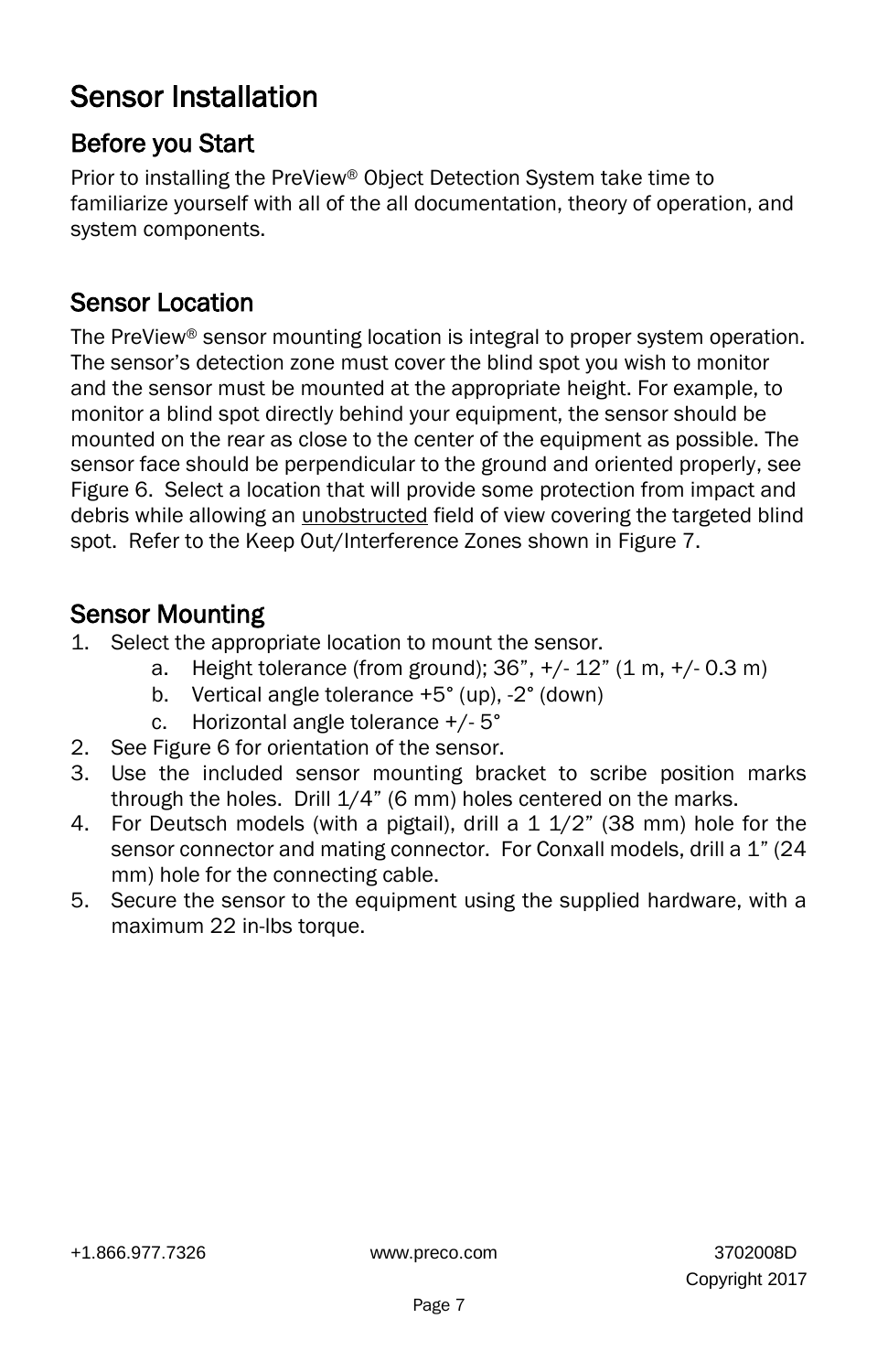# <span id="page-13-0"></span>Mounting Tolerances

Mounting height tolerance at  $36$ " (1 m) is  $+/$ -12" (0.3 m). For optimal performance at 36" (1 m), the vertical angle (Up/Down) tolerances are +5° (up) and  $-2^{\circ}$  (down), and the horizontal angle tolerance is  $+/-5^{\circ}$ .



## Figure 6. Vertical and Horizontal Angle Mounting Tolerances

<span id="page-13-1"></span>**Exceptions:** if mounting higher than  $4$  feet  $(1.3 \text{ m})$ , the sensor can be angled down a few degrees as necessary (less than 5° in most applications). The performance of the sensor can be negatively impacted if the sensor is angled down, causing false detection from the ground. Any time the sensor must be mounted outside the mounting tolerances, the performance should be tested. In some instances, mainly with longer range models, the sensor may need to be angled upward to reduce false detections from the ground.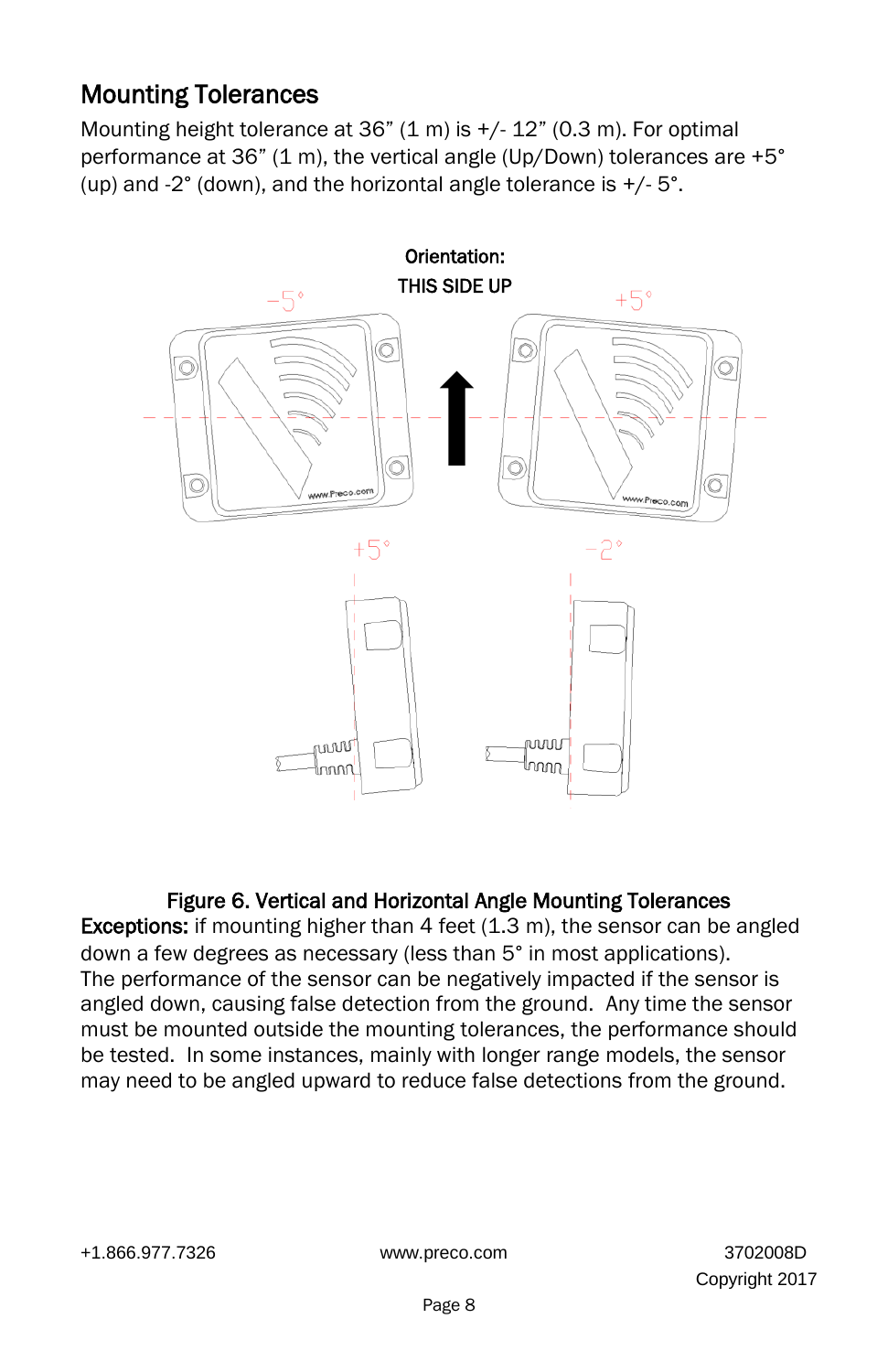# <span id="page-14-0"></span>Keep Out/Interference Zones

For optimal performance, the sensor should protrude beyond any other portion of the vehicle. If this is not possible, it is important to understand how surrounding objects can impact the sensor's performance. The sensor's horizontal field of view is  $+/$ - 75° (150°) and the vertical field of view is  $+/-$ 10° (20°); however, metallic and other strong radar reflecting objects outside but near this field of view can cause interference. These objects must remain outside the expanded area shown as the "Keep Out Zones" below in [Figure 7.](#page-14-1)  If your specific implementation requires radar reflecting objects to reside in the Keep Out Zones, testing must be performed to determine their influence on the sensor's performance.



<span id="page-14-1"></span>Horizontal "Keep Out" Zone Vertical "Keep Out" Zone

Figure 7. Keep Out Zones

# *Important!*

Before the PreView® sensor is permanently installed on the equipment, verify the selected location provides a clear detection zone. Move the equipment to an open field with no objects in the sensor's field of view, temporarily attach the sensor to the equipment in the proposed location, apply power and activate the system. Verify that nothing is being detected.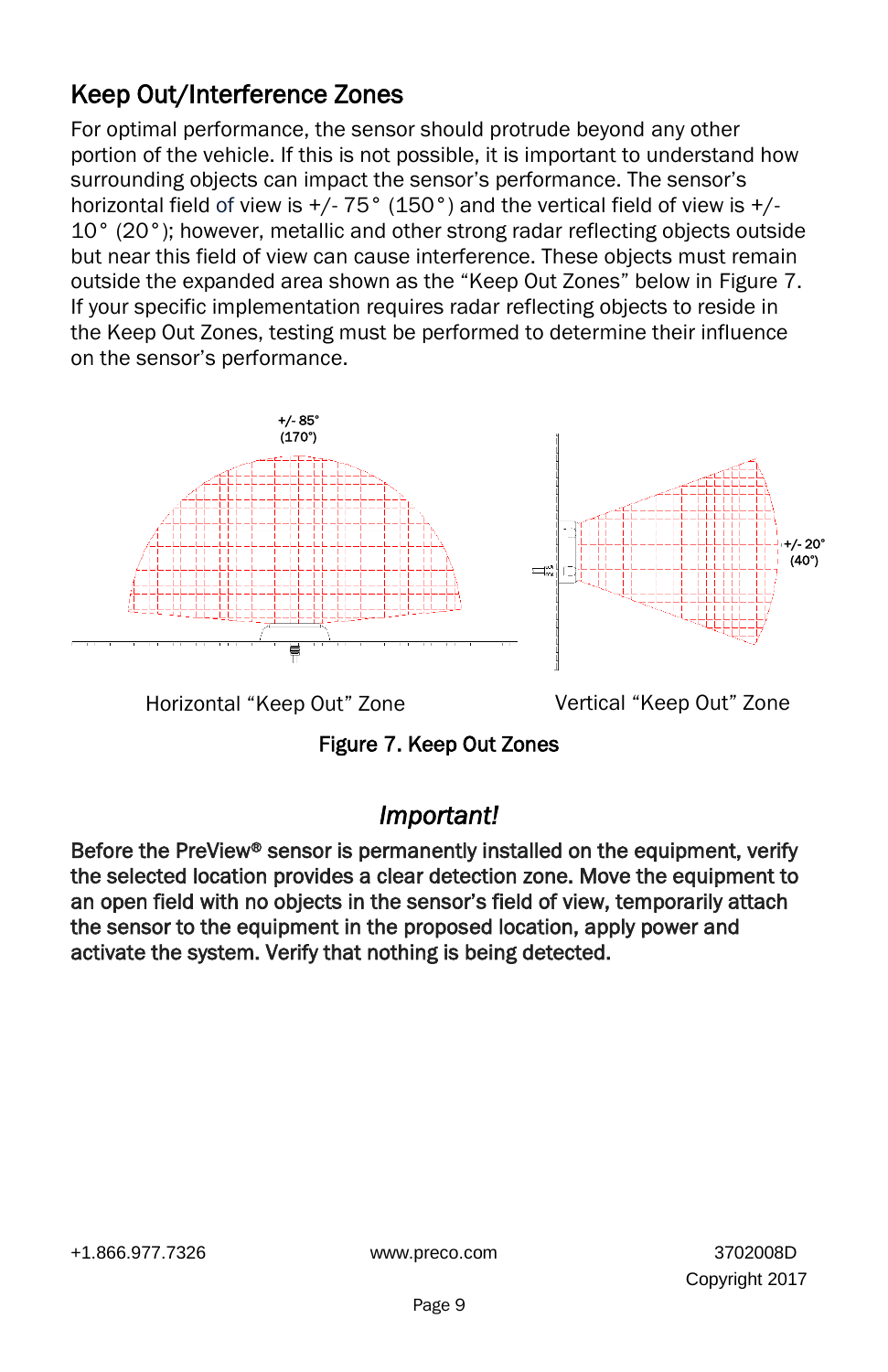# <span id="page-15-0"></span>PreView® Daily Maintenance

## Safety Message to Equipment Operators with PreView® Systems

- 1. Failure to follow all safety precautions and instructions may result in property damage, serious injury, or death. It is necessary to read, understand and follow all instructions shipped with the product.
- 2. Systems on operating equipment must be tested each day prior to the equipment operation. The equipment operator must check for proper operation at the beginning of every shift or safety inspection period.
- 3. The PreView® system is intended as an Object Detection System and should not be relied upon as your first line of defense for the safe operation of the equipment. It should be used in conjunction with established safety programs and procedures to augment the safe operation of the equipment, ground personnel, and adjacent property.
- 4. People's lives depend on the proper installation of this product in conformance with these instructions. Should the system become inoperative, it could jeopardize the safety or lives of those who depend on the system.
- 5. The PreView® Object Detection System is intended for commercial use. Proper installation of the object detection system requires a good understanding of equipment electrical systems and procedures, along with proficiency in the installation.
- 6. Store these instructions in a safe place and refer to them when maintaining and/or reinstalling the system.

# Testing and Maintenance

NOTE: A walk around test shall be performed every day to verify proper function of the system and to familiarize the operator with the zone of detection. More frequent inspections should be performed when:

- The equipment is operating in a particularly dirty or harsh environment.
	- The operator has reason to suspect the system has been damaged.

This test should be performed with two people, the operator who remains in the cab, and the assistant who walks through the sensor field (detection zone).

- 1. Move the equipment to an open field larger than the detection zone to test.
- 2. Clean the sensor face of any accumulation of dirt, mud, snow, ice, or debris.
- 3. Visually inspect the attached wiring and cable and verify that they are properly secured, not chafing or dangling free where they could become snagged and damaged. Inspect the PreView® Sensor and Operator Display and verify that they are securely attached to the equipment.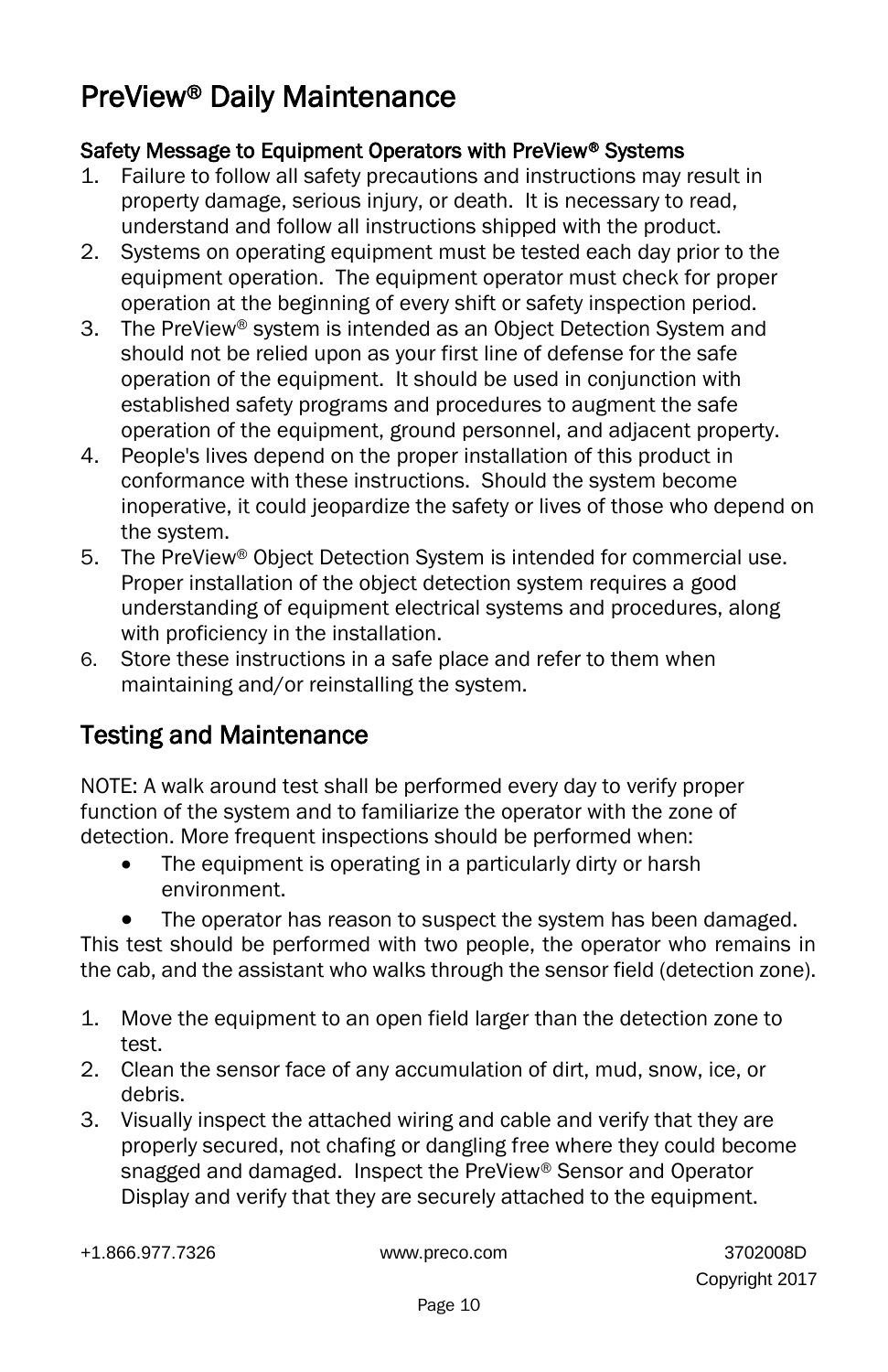- 4. Place the sensor in active mode. Make sure the equipment has been secured and remains stationary.
- 5. Verify the sensor is operational. Depending on operator notification, this may be: green LED (for display), green icon (in-cab video monitor), or beep (buzzer or SAS).
- 6. Assure the detection zone has been cleared of all obstacles. Any obstacles in the detection zone will interfere with the test.
- 7. The assistant should walk across the sensor field while the operator notes when the warning activates, signifying the sensor has detected the assistant and identifying the detection zone limits.
- 8. Next, the assistant should walk from the center of the sensor field straight back, away from the equipment (the center line of the detection zone) while the operator notes when the warning (notification) stops.
- 9. The assistant should move to a point near the center of the detection zone and remain still for a few seconds, the warning should continue, demonstrating the system's ability to detect a still object.
- 10. The assistant should walk the complete sensor field while the operator notes the detection edges of the entire coverage area.
- 11. Finally, after the test the operator and the assistant need to communicate the details on the detection zone.

For questions, call +1.844.787.2327 toll free in the USA. Call +1.208.323.1000 or send a fax request to +1.208.323.1034 for outside the USA, or submit an online request at www.preco.com/contact-us/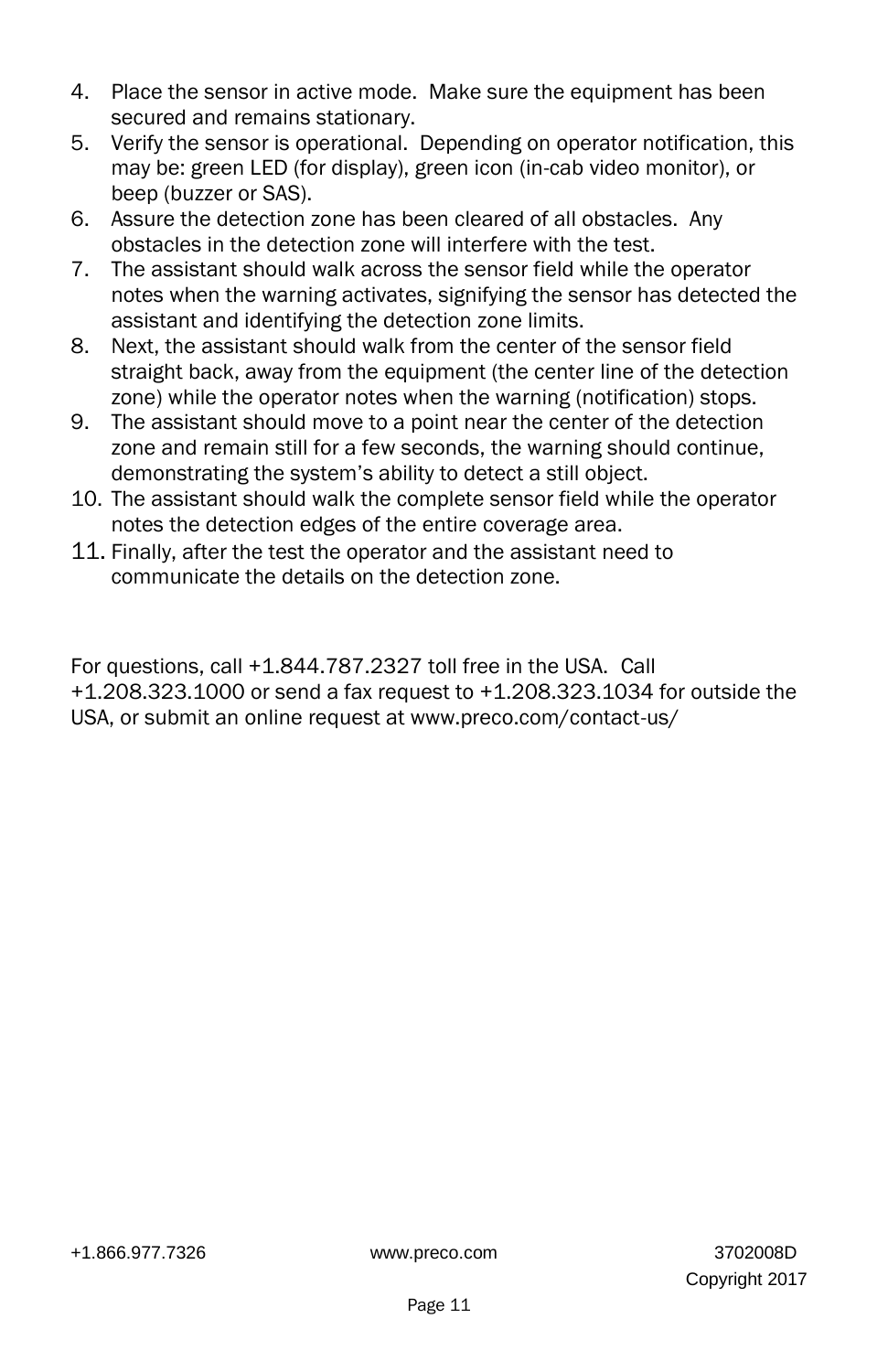# <span id="page-17-0"></span>Troubleshooting

The troubleshooting below is for the most common PreView® display. Refer to your display manual for errors code descriptions.

#### Display Status LED is not illuminated.

- Verify that DC power (9-33 V) is applied to the sensor.
- Verify that the cable between the sensor and display is connected.

#### Display Status LED is RED.

• Check connection between display and sensor.

#### Display Status LED is RED and one or more of the Yellow LEDs are illuminated.

| <b>LED Error Code</b> | Possible Reason                               |
|-----------------------|-----------------------------------------------|
| LED $#5$ on           | No communication with any sensor(s)           |
| LED $#4$ on           | Built in Self-Test Error - Contact Factory    |
| LED $#3$ on           | Missing sensor(s)                             |
| ALL LEDs on           | Blockage Error - Verify sensor face is clean. |

## All the display LEDs are illuminated when sensor is mounted.

 Verify the sensor is pointing outward from the equipment in an open area with no obstructions. This may require removing the mounting screws and lifting the sensor out and away from the rear of the equipment. If the display LEDs are not active when moved away from the equipment, but are active when mounted, then the sensor's mounting position will have to be moved.

#### Sensor is detecting the ground, indicated by a few of the display LED's being lit.

• In an open field, either move the sensor up higher or slightly angle the sensor upward 2° to 5°. The minimum recommended mounting height is 24".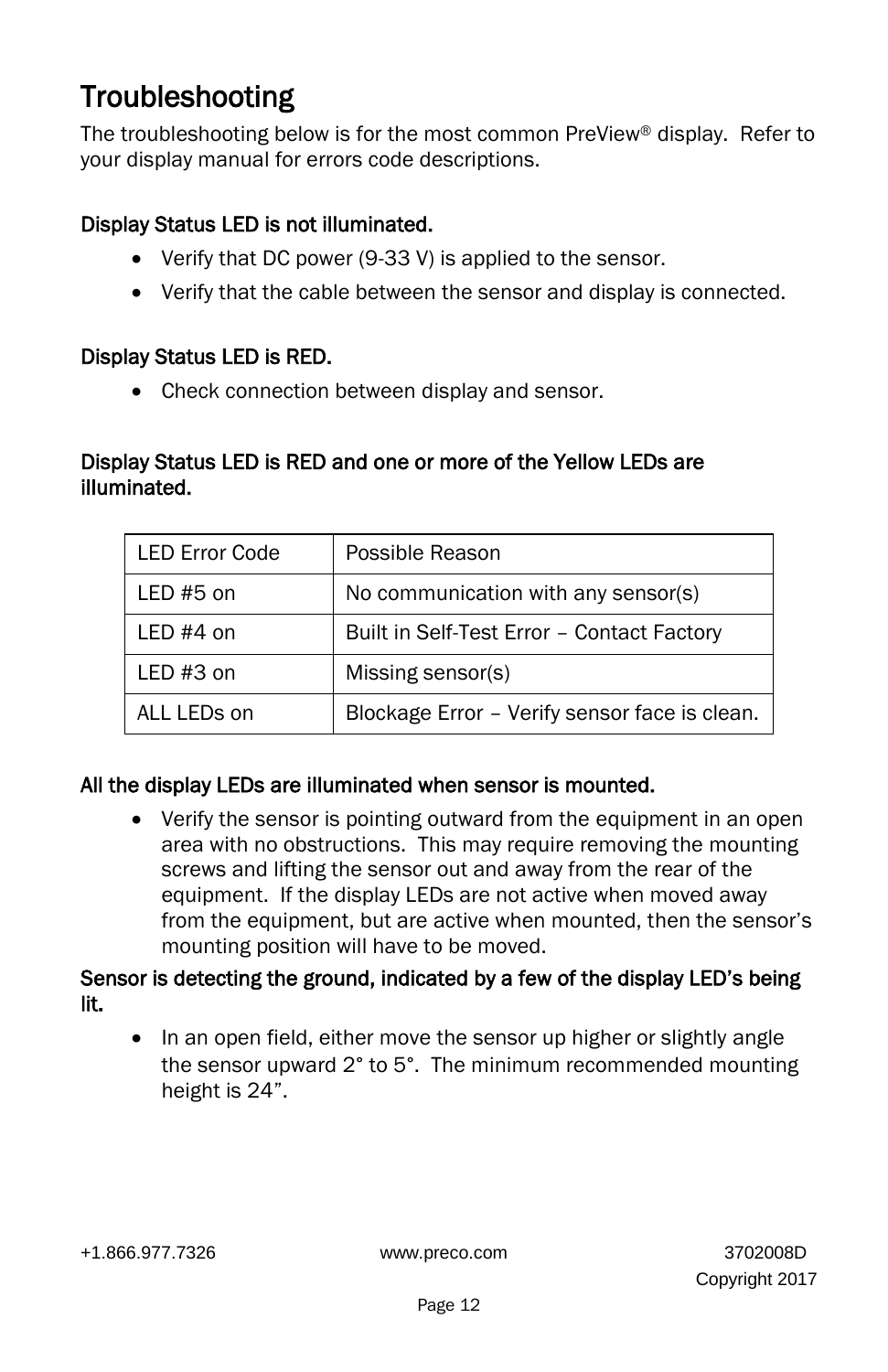# <span id="page-18-0"></span>**Specifications**

### Sensor Specifications

Transmitter FMCW Radar @24 GHz Connector: See [Figure 8,](#page-19-1) [Figure 9](#page-19-2) Protection Rating: **IP69K** Housing Material: Polycarbonate radome Dimensions: 4.90" (w) x 4.06" (h) x 1.28" (d) (12.4 cm x 10.3 cm x 3.25 cm) Weight: 1.0 lb (0.45 kg). Operating Temperature:  $-40^{\circ}$ F to +185F (-40°C to +85°C) Storage Temperature: -67°F to +221°F (-55°C to +105°C)<br>Vibration: -67°C 105°C) 25 G. random. all three axis 25 G, random, all three axis Shock: 50 G Mounting: Four 0.22" (5.6 mm) diameter mounting holes. Operating Characteristics Range: 0 – 30 m (10 dBsm target) depending on model number Range Accuracy: 0.3 m Azimuth Field of View:  $\pm 75^{\circ}$  (10 dBsm target) Elevation Field of View:  $\pm 10^{\circ}$  (10 dBsm target) Angle Accuracy:  $\pm 2^\circ \otimes \pm 10^\circ$  FOV,  $\pm 5^\circ \otimes \pm 30^\circ$  FOV,  $\pm 10^\circ \otimes \pm 75^\circ$  FOV<br>Velocity Range:  $\pm 9$  m/sec ( $\pm 20$  mph)  $± 9$  m/sec ( $± 20$  mph) Velocity Accuracy: 0.2 m/sec (0.5 mph) Target Resolution: 1.4 m for static targets, approaching 0.3 m for dynamic targets Cycle Time: 80 ms (A CAN bus target message is provided in every cycle.) Detection Pattern: Fixed based on model Target Detection Time: 240 ms Power On to Active Time: 240 ms Electrical Specifications Frequency: 24.00 – 24.25 GHz Power Supply: 9 – 33 VDC, Reverse polarity and over-voltage protected Current: <0.5 A Fuse Requirements: Fuse System using 3A fuse 12-24VDC, < 1.0A Communications Interface J1939 CAN Bus: 250 Kbits/sec, not terminated Alarm Output Active - Switch to ground, sink up to 1 A, over current protected Inactive State – High Impedance

Maintenance Daily:Follow test and maintenance procedure on pages 10 and 11.

Regulatory Compliance Compliant with FCC Part 15.249 FCC ID: 0XZJCKP2016<br>
FCE' 'E' mark: CEC CEC CEC CEC CEC CONSIST

E11 10R-059618

#### PRODUCT MANUFACTURED IN THE USA

+1.866.977.7326 www.preco.com 3702008D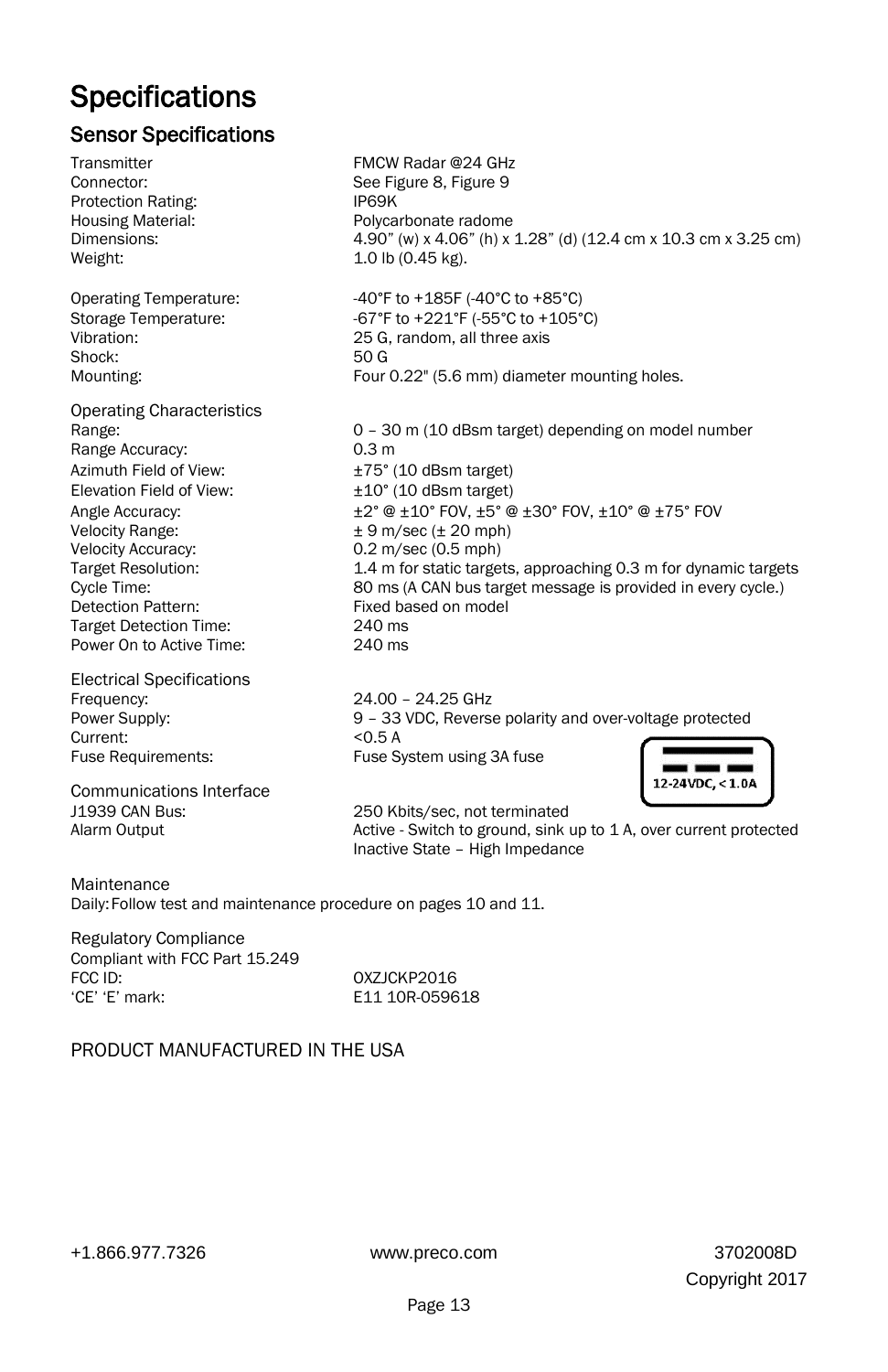# <span id="page-19-0"></span>Connector Pin Outs

# CONNECTOR END VIEW DEUTSCH DT06-08SA-E008



| <b>CONNECTOR PIN OUT</b> |                       |
|--------------------------|-----------------------|
| PIN                      | <b>SIGNAL NAME</b>    |
| 1                        | BATTERY PWR (+)       |
| $\mathbf{2}$             | <b>GROUND</b>         |
| 3                        | <b>CAN HIGH</b>       |
| 4                        | <b>CAN LOW</b>        |
| 5                        | DISPLAY PWR (+)       |
| 6                        | <b>DISPLAY GROUND</b> |
| 7                        | N/C                   |
| Զ                        | TURN SIGNAL INPUT     |

## <span id="page-19-1"></span>Figure 8. Deutsch Connector Pin Out (ST87 series)



|                | CONNECTOR PIN OUT                 |
|----------------|-----------------------------------|
| PIN            | SIGNAL NAME                       |
|                | <b>CAN HIGH</b>                   |
| 2              | <b>CAN LOW</b>                    |
| $\overline{3}$ | BATTERY PWR INPUT (+)             |
| 4              | <b>GROUND</b>                     |
| 5              | DISPLAY PWR OUTPUT (+)            |
| 6              | <b>DISPLAY GROUND</b>             |
| 7              | <b>AUXILIARY OUT (ACTIVE LOW)</b> |
| 8              | INPUT                             |

## <span id="page-19-2"></span>CONNECTOR END VIEW CONXALL 7291-8PG-300

Figure 9. Conxall Connector Pin Out (ST82 Series)

٦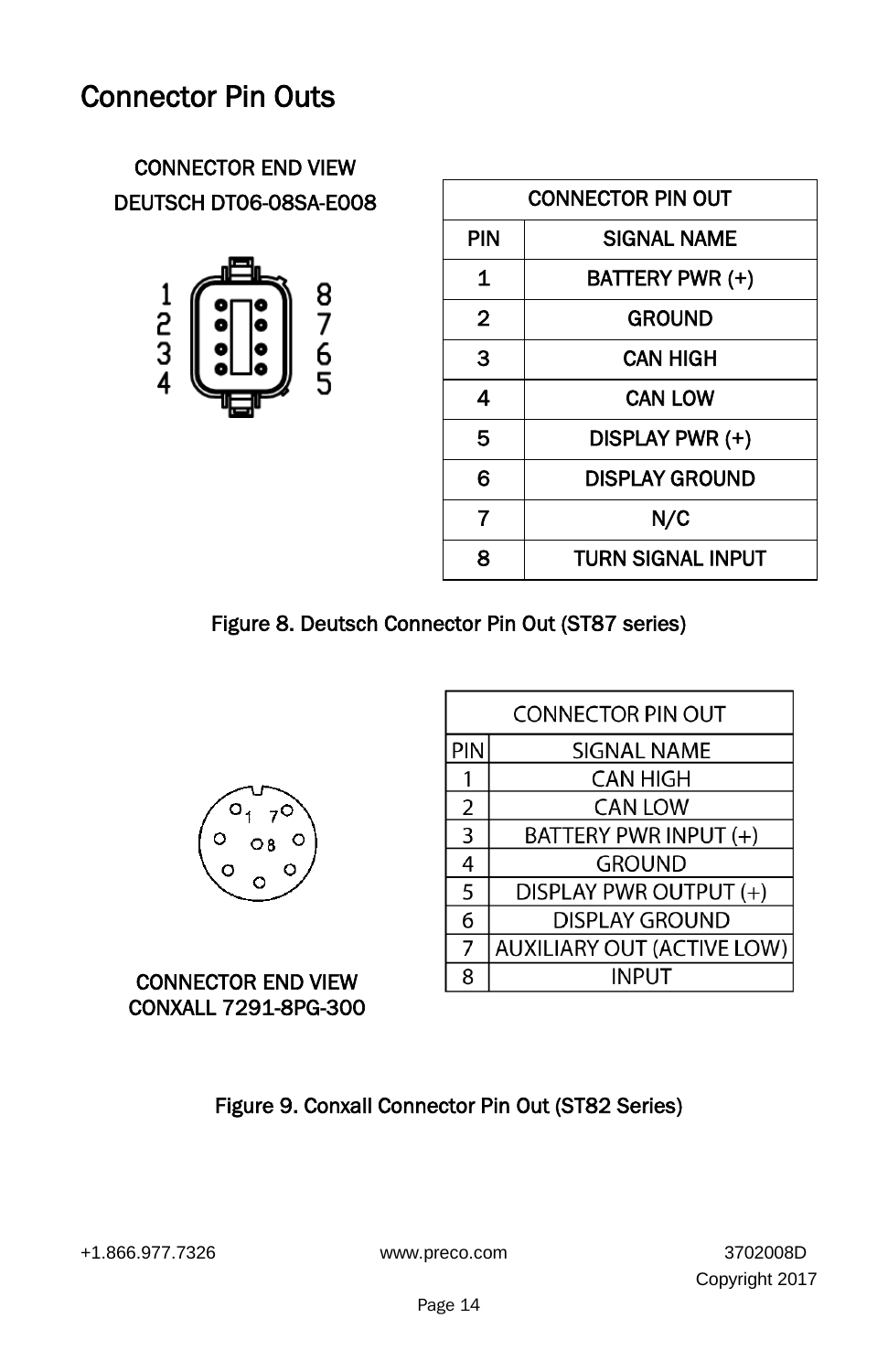## <span id="page-20-0"></span>Warranty Information MANUFACTURER STANDARD LIMITED WARRANTY AND LIMITATION OF LIABILITY

Manufacturer warrants that on the Date of Purchase this Product will conform to Manufacturer's published specifications for the product, which are available from Manufacturer on request, and Manufacturer warrants that the product is free from defects in materials and workmanship. This Limited Warranty for the sensor extends for sixty (60) months from the date of shipment. Manufacturer will, at its option, repair or replace any product found by Manufacturer to be defective and subject to this Limited Warranty.

This Limited Warranty does not apply to parts or products that are misused; abused; modified; damaged by accident, fire or other hazard; improperly installed or operated; or not maintained in accordance with the maintenance procedures set forth in Manufacturer's Installation and Operating Instructions.

To obtain warranty service, you must ship the product(s) to the specified Manufacturer location within thirty (30) days from expiration of the warranty period. To obtain warranty service, call Customer Service at +1.866.977.7236 or +1.208.323.1000, or fax your request to +1.208.323.1034. Customer Service will issue warranty authorization and further instructions. You must prepay shipping charges and use the original shipping container or equivalent.

EXCLUSION OF OTHER WARRANTIES: MANUFACTURER MAKES NO OTHER WARRANTIES, EXPRESSED, IMPLIED OR STATUTORY. THE IMPLIED WARRANTIES FOR MERCHANTABILITY AND FITNESS FOR A PARTICULAR PURPOSE ARE HEREBY EXCLUDED AND SHALL NOT APPLY TO THE PRODUCT. BUYER'S SOLE AND EXCLUSIVE REMEDY IN CONTRACT, TORT OR UNDER ANY OTHER THEORY AGAINST MANUFACTURER RESPECTING THE PRODUCT AND ITS USE SHALL BE THE REPLACEMENT OR REPAIR OF THE PRODUCT AS DESCRIBED ABOVE.

LIMITATION OF LIABILITY: IN THE EVENT OF LIABILITY FOR DAMAGES ARISING OUT OF THIS LIMITED WARRANTY OR ANY OTHER CLAIM RELATED TO MANUFACTURER'S PRODUCTS, MANUFACTURER'S LIABILITY FOR DAMAGES SHALL BE LIMITED TO THE AMOUNT PAID FOR THE PRODUCT AT THE TIME OF ORIGINAL PURCHASE. IN NO EVENT SHALL MANUFACTURER BE LIABLE FOR LOST PROFITS, THE COST OF SUBSTITUTE EQUIPMENT OR LABOR, PROPERTY DAMAGE, OR OTHER SPECIAL, CONSEQUENTIAL OR INCIDENTAL DAMAGES BASED UPON ANY CLAIM FOR BREACH OF CONTRACT, NEGLIGENCE OR OTHER CLAIM, EVEN IF MANUFACTURER OR A MANUFACTURER'S REPRESENTATIVE HAS BEEN ADVISED OF THE POSSIBILITY OF SUCH DAMAGES.

Manufacturer shall have no further obligation or liability with respect to the product or its sale, operation and use, and Manufacturer neither assumes nor authorizes the assumption of any other obligation or liability in connection with such product.

This Limited Warranty gives you specific legal rights, and you may also have other legal rights, which vary, from state to state. Some states do not allow the exclusion or limitation of incidental or consequential damages, so the above exclusion or limitation may not apply to you.

Any oral statements or representations about the product, which may have been made by salesmen or Manufacturer representatives, do not constitute warranties. This Limited Warranty may not be amended, modified or enlarged, except by a written agreement signed by an authorized official of Manufacturer that expressly refers to this Limited Warranty.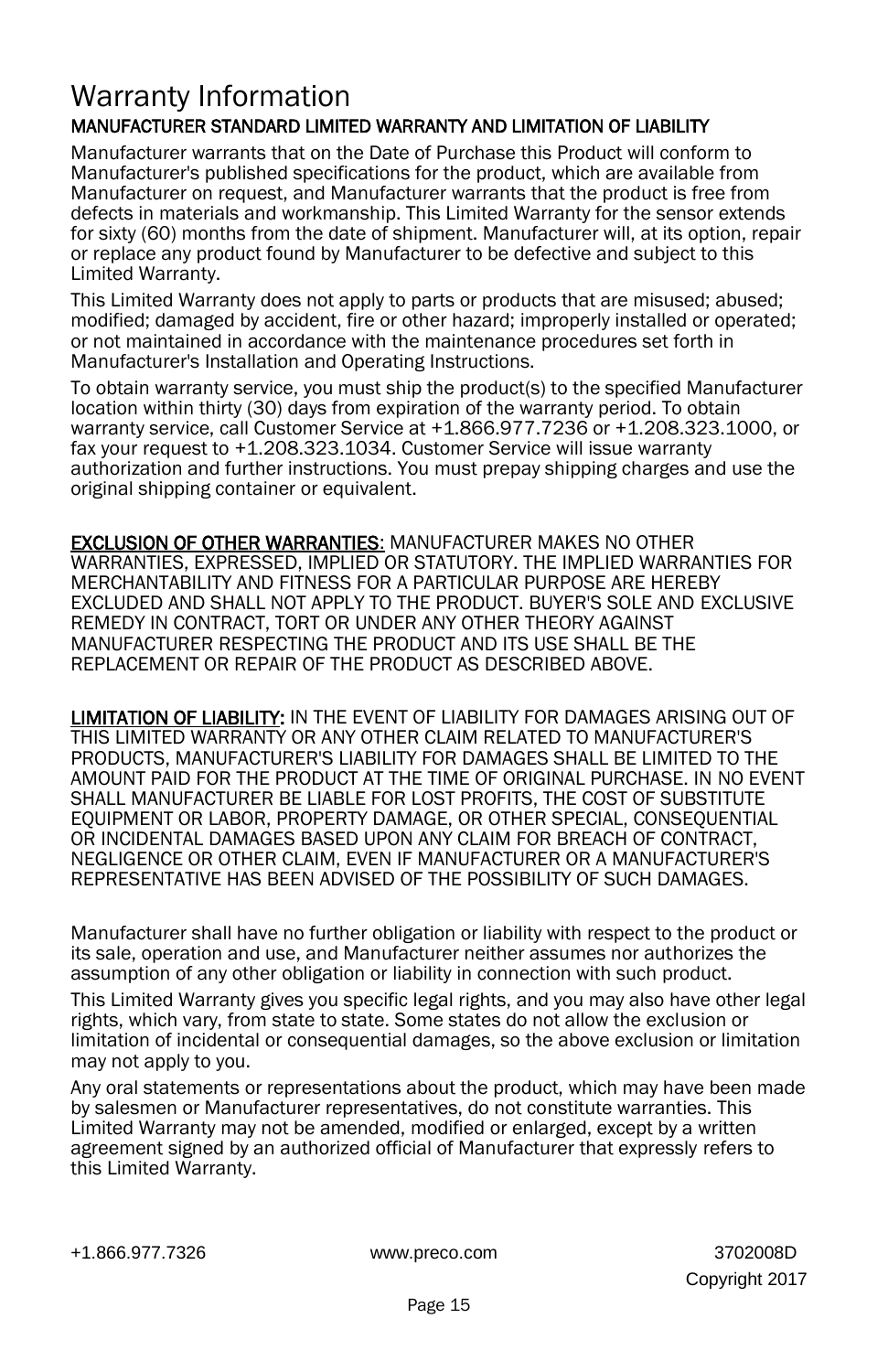# More PRECO Electronics® Safety Products

# PreView® Radar Blind Spot Monitoring

- Sentry® 150° fully adjustable detection zone. Detects distance, relative velocity, and angle of up to 16 objects simultaneously from 0 to 30 m (98') away.
- Side Defender® 150° intelligent side object detection radar. Ignores guardrails while warning of vehicles and people in your side blind spots.
- Xtreme Designed for equipment used in extreme mining conditions. Variable detection ranges up to 10 m (32') available.
- WorkSight<sup>®</sup> Dual antennas for broad detection zones. Designed for crowded urban environments. Variable detection ranges up to 6 m (20') available.
- Wireless WorkSight<sup>®</sup> sensor with wireless connection to a touch screen in-cab display. Customizable detection range up to 6 m (20').
- WorkZone Designed for equipment that operates on the worksite and narrow neighborhood streets. Available with 3 m (10') or 4.5 m (15') detection range.

## PreView® Camera Monitor Solutions

- PreView® Plus  $-7$ " IP67 monitor supports 1 to 4 cameras with 1 to 24 radar sensors providing combined camera and radar technologies to deliver the most complete active blind spot monitoring solution available.
- Monitor 5HD 5" heavy-duty IP67 monitor supports up to 3 cameras.
- Monitor 5 LD 5" monitor for closed cabs. Supports a single camera.
- Mirror Monitor Rear-view mirror with built-in monitor. Supports a single camera.
- Mini Cam Compact cameras with 120°. 150°, or 180° field of view.
- Heavy-Duty Cam IP67 Heavy- Duty camera with 118° field of view. IR LEDs, and built-in heater.

**PreView<sup>®</sup> VideoLink** – Make your existing camera system an active safety resource by adding visual and audible alerts from a PreView® Radar sensor to your in-cab monitor.

# PreView® Backup Alarms

- SAS An intelligent reverse alarm designed to work with PreView® Radars. Operates at 5 dB above the ambient noise levels and alerts those around your equipment when they are inside the detection zone by increasing in volume to 112 dB.
- SAS97DT An intelligent reverse alarm designed to work with PreView® Radars. Operates at 97 dB and alerts those around your equipment when they are inside the detection zone by increasing the frequency of the alarm.